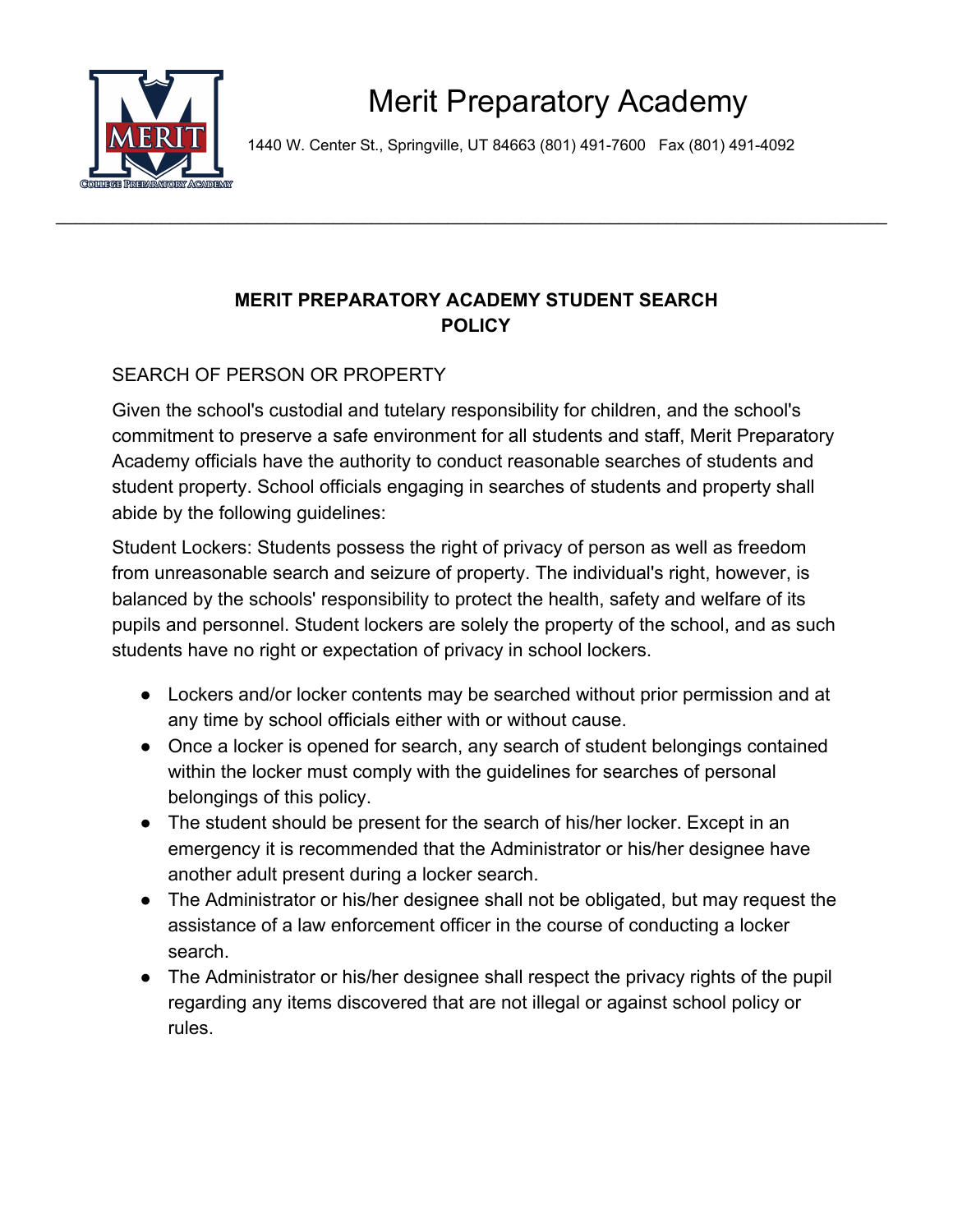Searches of Personal Belongings: Personal belongings may be searched by school officials whenever school officials have reasonable suspicion to believe a student is concealing evidence of a policy violation or criminal activity and the items being searched are capable of concealing such evidence.

- The student may be asked to open personal belongings and to turn over personal property for search by a school official.
- All searches of student property by school officials shall be witnessed by an objective third party (such as another administrator, teacher, or police officer) to observe that the search is not excessively intrusive.
- All contraband discovered in a search by school officials shall be immediately confiscated and turned over to law enforcement officers if school officials have reason to believe the contraband is related to the commission of a criminal act.

Searches of Person: School officials shall make sure the search meets the following guidelines:

- The search shall be conducted in a private area of the school by a school official of the same sex as the student being searched
- The search shall be observed by an objective third party of the same sex as the student being searched (i.e., administrator, teacher, police officer)
- School officials may ask the student to remove his/her hat, coat, shoes and socks, turn pockets inside out, and roll up sleeves to see if the student is hiding contraband
- Under no circumstances may school officials require students to remove any other items of clothing or touch students in any way during the search.

If this limited search does not turn up suspected contraband and school officials have reasonable suspicion that the student is concealing contraband in his/her inner clothing (i.e., hiding drugs, weapons or other contraband underneath shirts, pants or underwear), law enforcement officers shall be summoned immediately to conduct further search and investigation.

Documentation of Searches: School officials shall thoroughly document the details of any search conducted of a student's property or person. Documentation shall be made at the time of the search, or as soon as possible thereafter, and shall include the following:

- The time, place and date of the search
- The reasonable suspicion giving rise to the search (what did school officials suspect to find during the search)
- The name and title of individuals conducting and observing the search